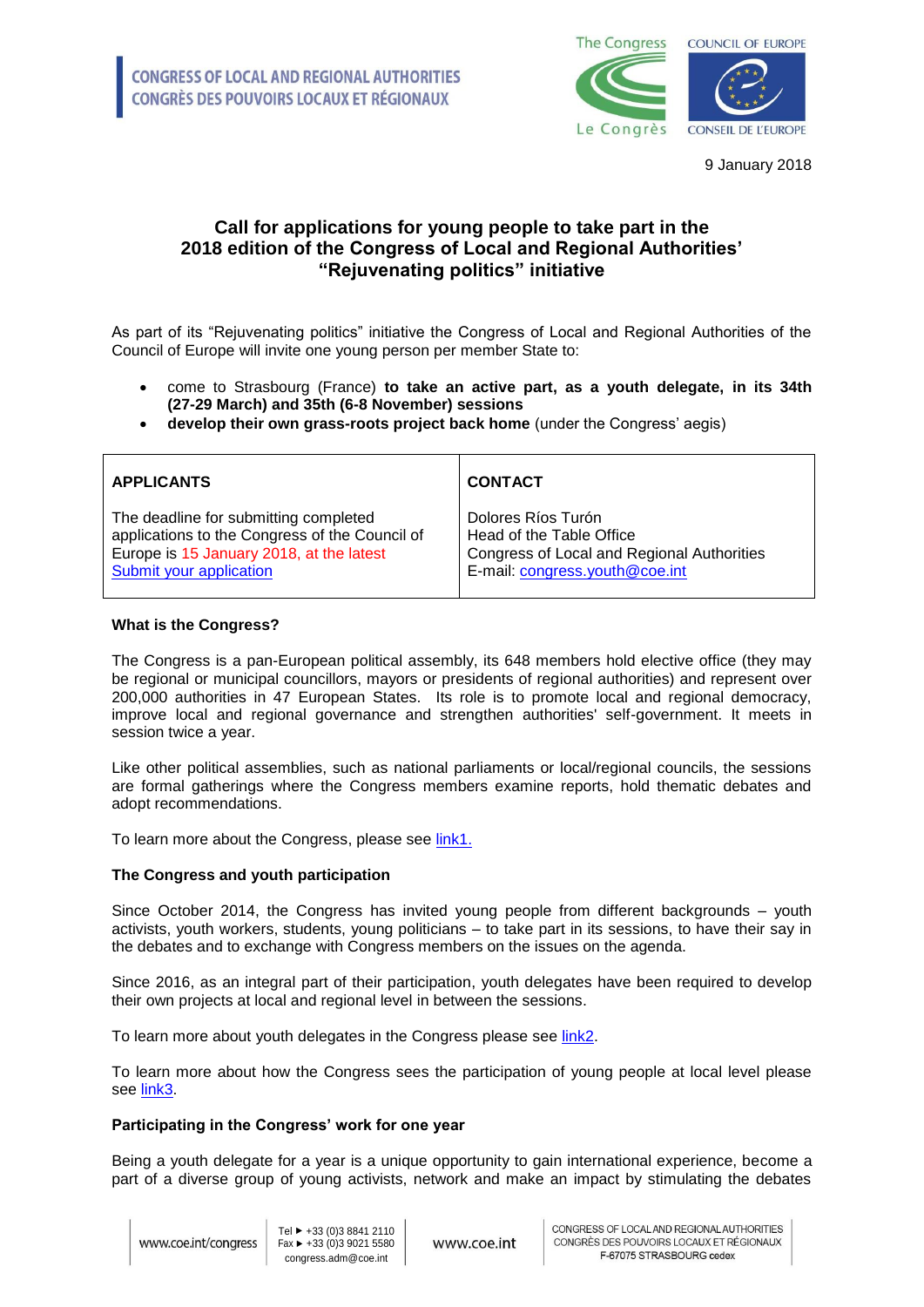from a youth perspective thereby highlighting and strengthening the Congress' commitment to youth empowerment.

## *1. Participating as a youth delegate in the sessions*

Firstly, the youth delegates will sit in the hemicycle, alongside the Congress members for both sessions. A one-day preparatory session, run according to non-formal education principles and a welcome evening will be organised prior to each session. **Youth delegates must commit to taking part in the whole of the two 2018 sessions: from 25 March and 4 November (18.00) until the debriefing sessions on 29 March and 8 November (17.00)**. An optional farewell evening will be organised on 29 March or 4 November.

### *2. Developing and implementing projects between the sessions*

Secondly, between March and October, youth delegates will remain involved in the work of the Congress. They will be required to develop a local or regional project related to the Congress' priorities or to the session themes for 2018. For this, they will have the support of the trainers in the form of mentoring sessions to develop and assess their ideas. While the Congress will not provide funding for project development, it will provide youth delegates with an introduction letter to act as a visiting card in their dealings with local or regional authorities and may provide information material. There may also be possibilities for some of the youth delegates to participate in other events organised by the Congress outside Strasbourg such as its committee meetings, seminars or conferences.

### **Aims and objectives**

By inviting a number of young people to take an active part in its 34th and 35th sessions the Congress aims to give young people an opportunity to give their opinions about all the issues being discussed directly to the local and regional elected representatives.

The specific objectives are to:

- involve young people directly in all aspects of the Congress' work;
- make young people aware about the Congress' work and the tools it has developed to support youth participation;
- discuss with young people how local and regional youth participation can be boosted;
- bring the youth perspective to all thematic debates within the Congress;
- motivate the youth delegates to multiply the information and experience acquired during the sessions on their return home in particular through the development and implementation of their own projects at local and regional levels;
- share information about existing models of youth-led structures and motivate young people to spread the word about the Congress' work;
- promote co-operation between members of the Congress and youth delegates;
- show national delegations the importance of officially including more young people as members.

## **Programme**

The entire youth delegate programme is compulsory, youth delegates who do not take part in one or more of these aspects will be replaced by their national substitute delegate.

Compulsory activities include:

- participation in online preparation with the trainers prior to each session;
- full attendance during both sessions (which included the preparation day on the eve of each session and the evaluation meeting on the last afternoon of each session);
- availability to hold several Skype meetings (April September) with trainers to prepare the youth project;
- implementation of the project between March 2018 and mid-September 2018.

## **Profile of participants**

The youth delegates should meet the following criteria: